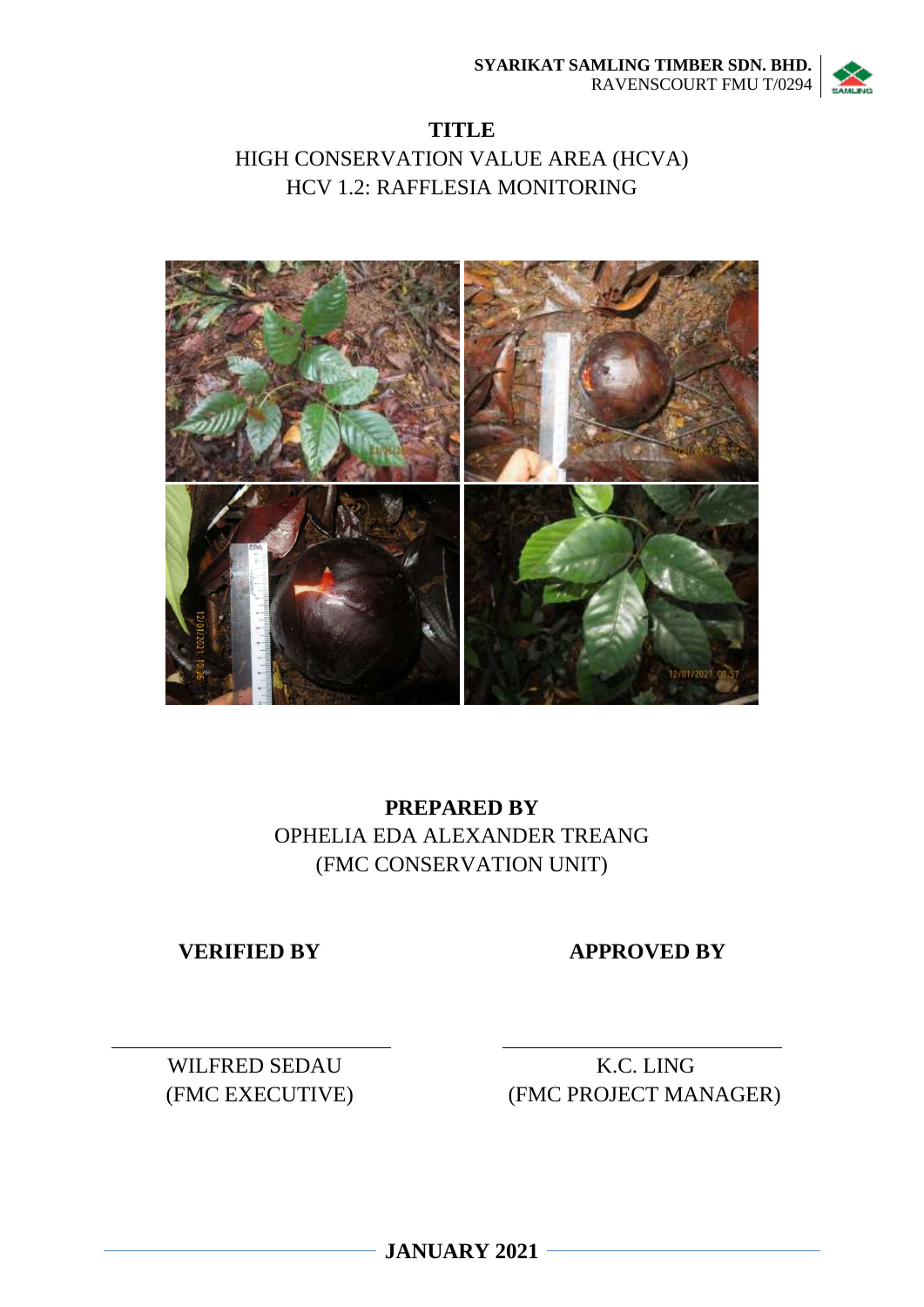

# **TABLE OF CONTENT**

| NO.            | <b>TITLE</b>                                                               | <b>PAGE</b>                    |
|----------------|----------------------------------------------------------------------------|--------------------------------|
| $\mathbf{1}$   | <b>1.0 INTRODUCTION</b><br>1.1 Site Descriptions<br>1.2 Personnel Involved | $\mathbf{I}$                   |
| 2              | <b>2.0 OBJECTIVES</b>                                                      | $\overline{2}$                 |
| 3              | <b>3.0 MATERIALS &amp; METHODOLOGY</b><br>3.1 Materials<br>3.2 Methodology | 3<br>$\overline{3}$<br>$3 - 4$ |
| $\overline{4}$ | <b>4.0 RESULTS</b>                                                         | $5 - 6$                        |
| 5              | 5.0 DISCUSSIONS                                                            | 7                              |
| 6              | <b>6.0 CONCLUSION</b>                                                      | 8                              |
| 7              | 7.0 REFERENCES                                                             | 9                              |
| 8              | <b>8.0 APPENDICES</b>                                                      | $10 - 18$                      |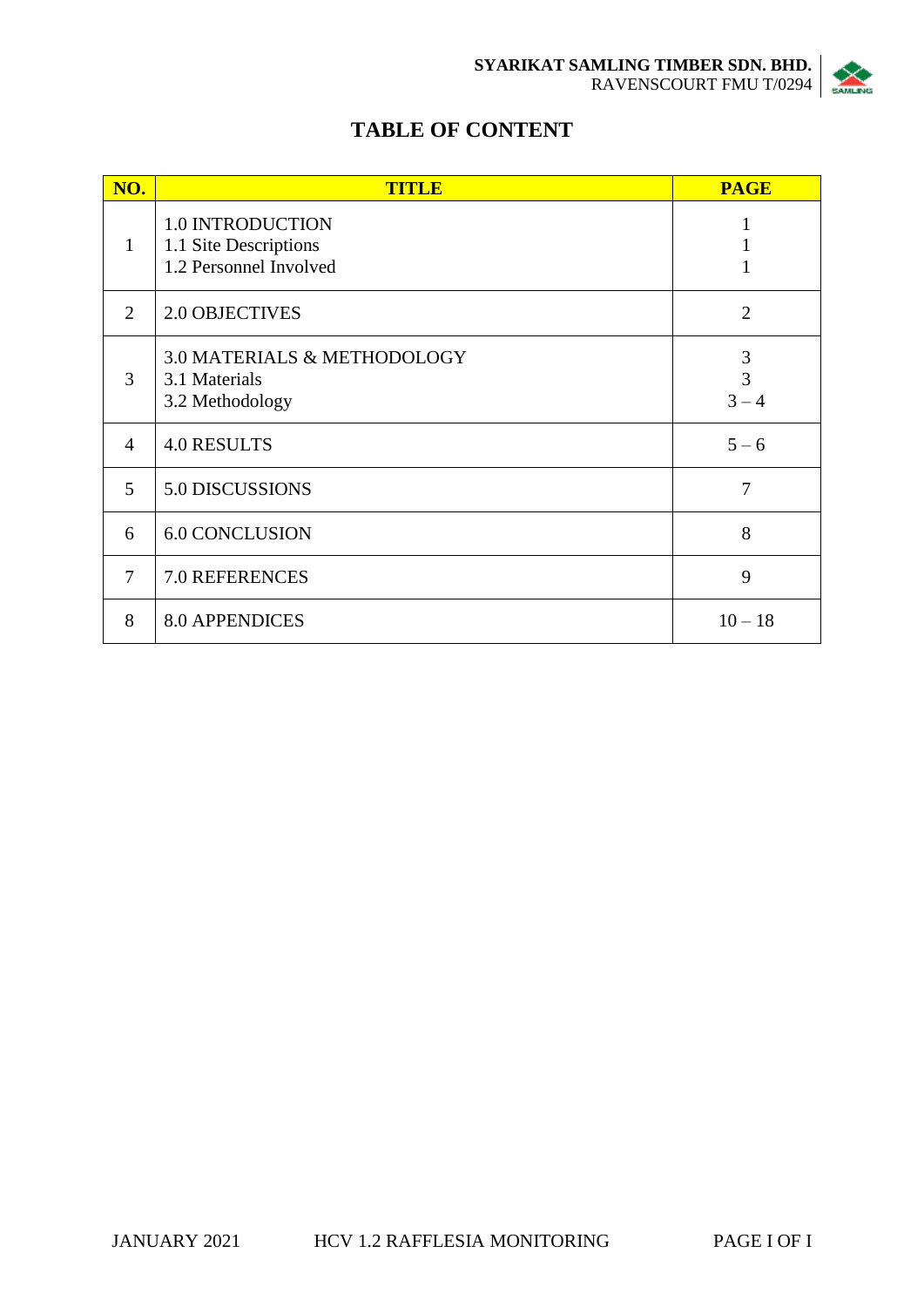

# **1.0 INTRODUCTION**

In the previous monitoring and assessment, we had been able to identify the species of the Rafflesia that we had found, observed, and studied which is *Rafflesia pricei.* The host plant of *Rafflesia pricei* has been found to be *Tetrastigma leucostaphylum*, one of the genus *Tetrastigma* species from the family Vitaceae (Nais, 2001). For this latest monitoring, we had been given a task to establish a plot to identify the range of the Rafflesia host plant.

### **1.1 Site Descriptions**

| Location    | : Coupe 12A                 |
|-------------|-----------------------------|
| Coordinates | : N 04 $^{\circ}$ 05' 08.3" |
|             | E $115^{\circ}27'16.8"$     |
| Elevation   | $: 1193m$ a.s.l             |
| Topography  | : Concave                   |

### **1.2 Personnel Involved**

- 1. Ophelia Eda Alexander Treang
- 2. Lorin Sanggit
- 3. Christly Bian Dawat
- 4. Clinton Tubu Dawat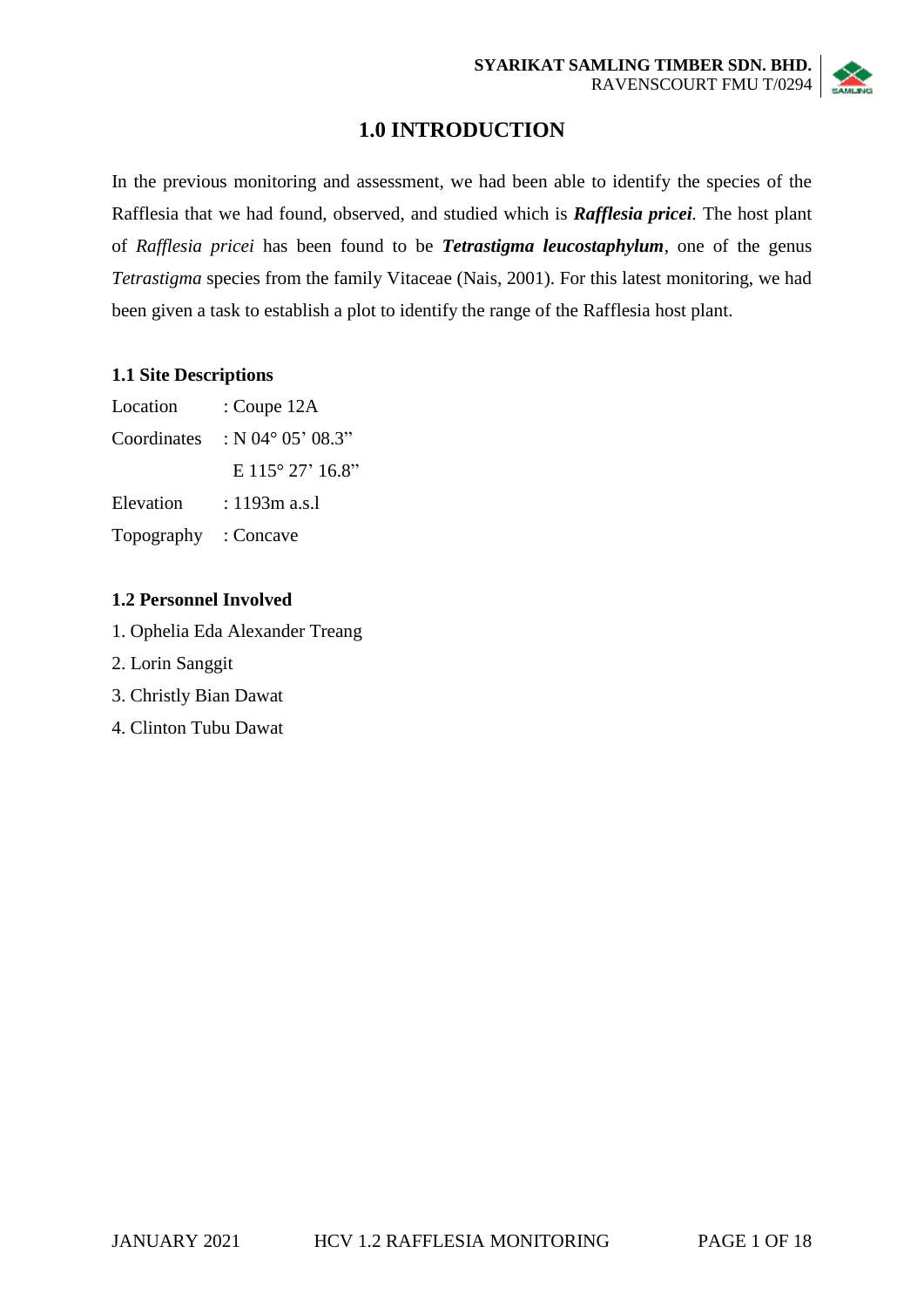

# **2.0 OBJECTIVES**

- 1. To establish a plot to identify the range of Rafflesia host plant.
- 2. To monitor the progress of Rafflesia buds.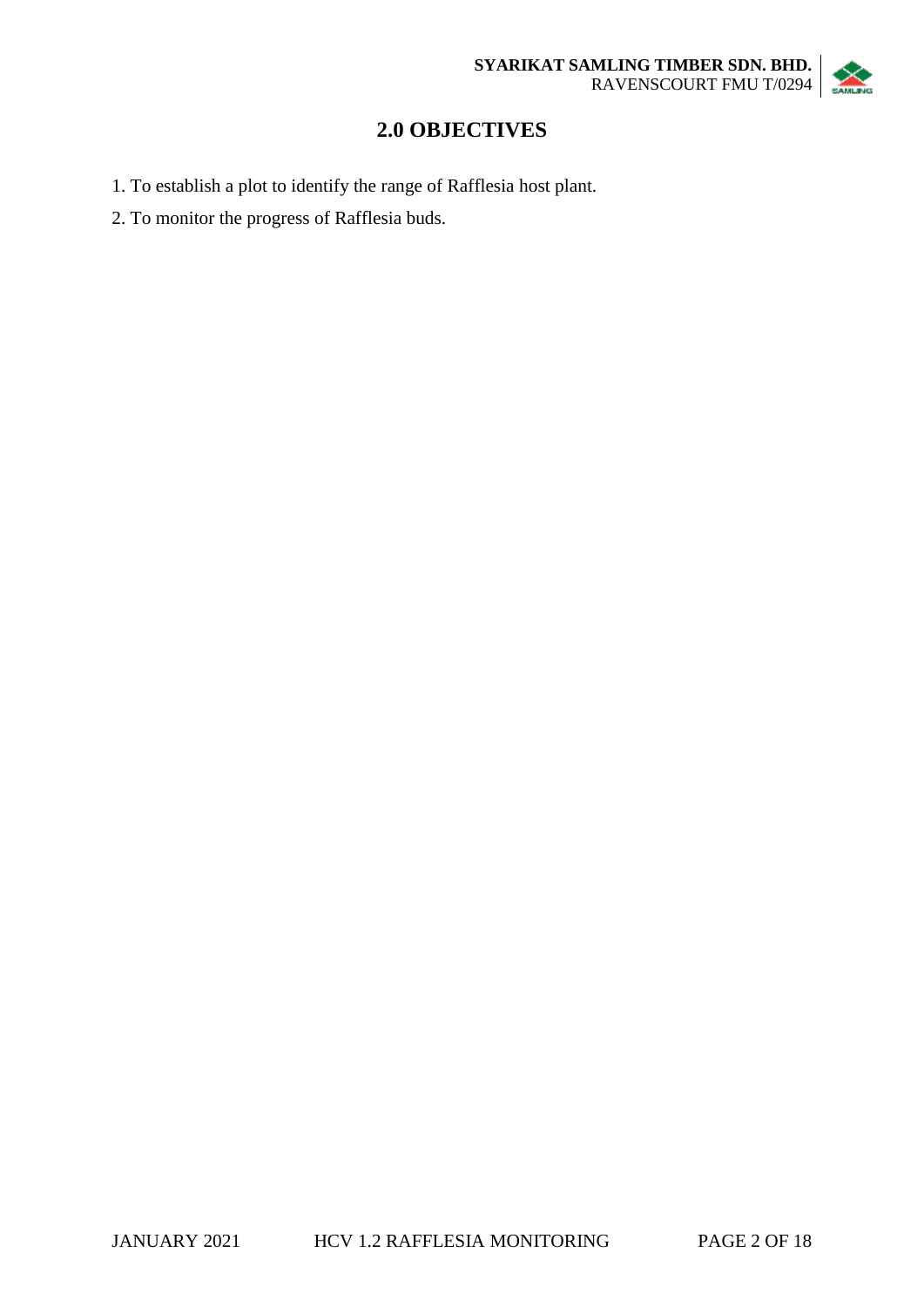

# **3.0 MATERIALS & METHODOLOGY**

### **3.1 Materials**

- 1. GPS Tracker
- 2. Compass
- 3. Clinometer
- 4. Linear Tape
- 5. Ruler
- 6. Warning Tape
- 7. Permanent Marker Pen
- 8. Pencil
- 9. Notebook
- 10. Digital Camera

## **3.2 Methodology**

- 1. A main plot measuring 15m x 21m was established to the North direction by using a compass and a clinometer. **(Figure 1)**
- 2. The horizontal lines and the vertical lines of the main plot were marked with poles with 3m distance between each poles, therefore, the small squares inside the main plot are measuring 3m x 3m each. **(Figure 1)**
- 3. The position of existing Rafflesia host plants and Rafflesia buds inside the plot were recorded. **(Figure 2)**
- 4. The circumference of each buds were taken and recorded. **(Table 1)**
- 5. A few samples of the host plant's leaf were measured and recorded. **(Table 2)**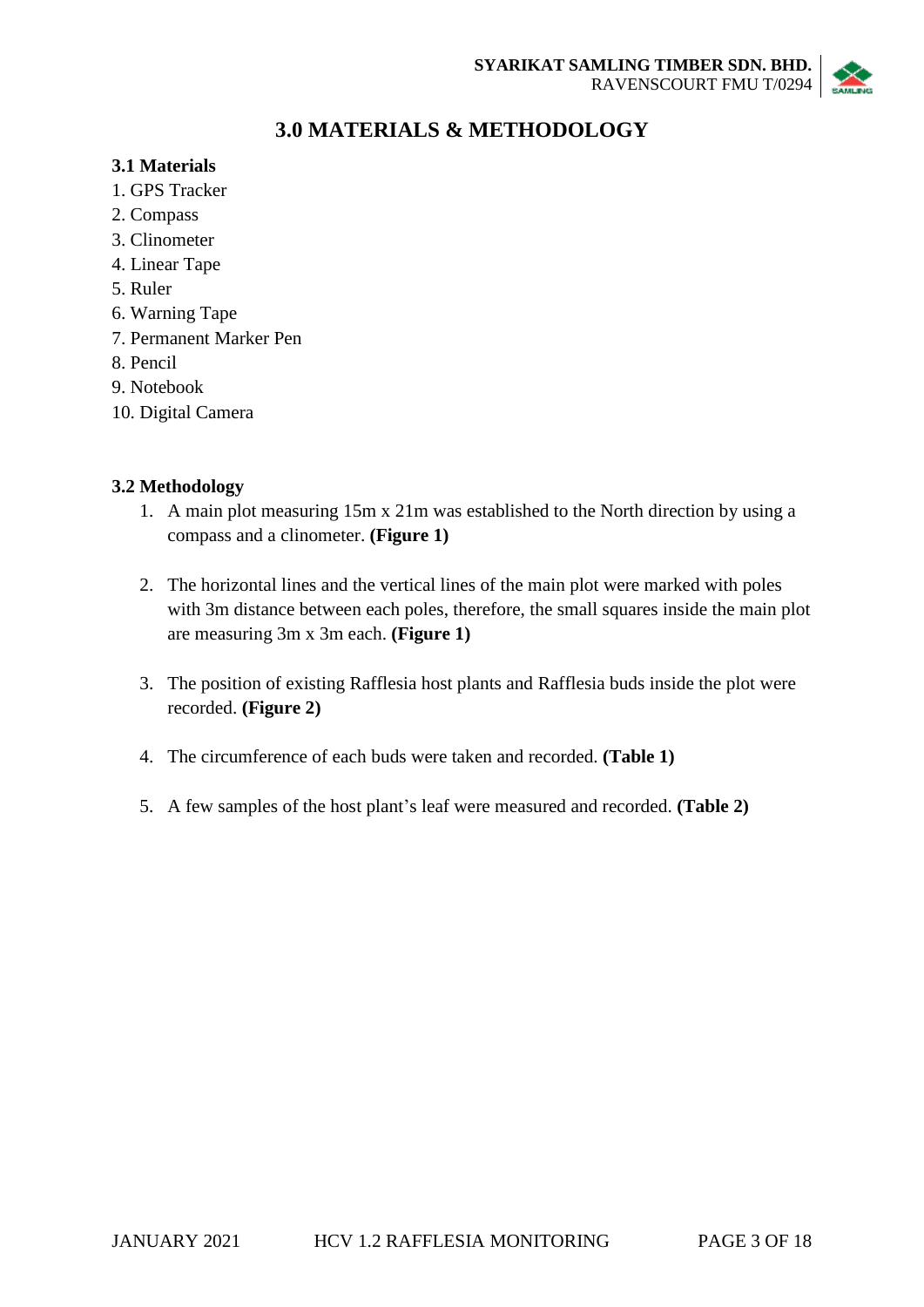

Figure 1: Main plot measuring 15m x 21m with 3m distance between each poles.

21m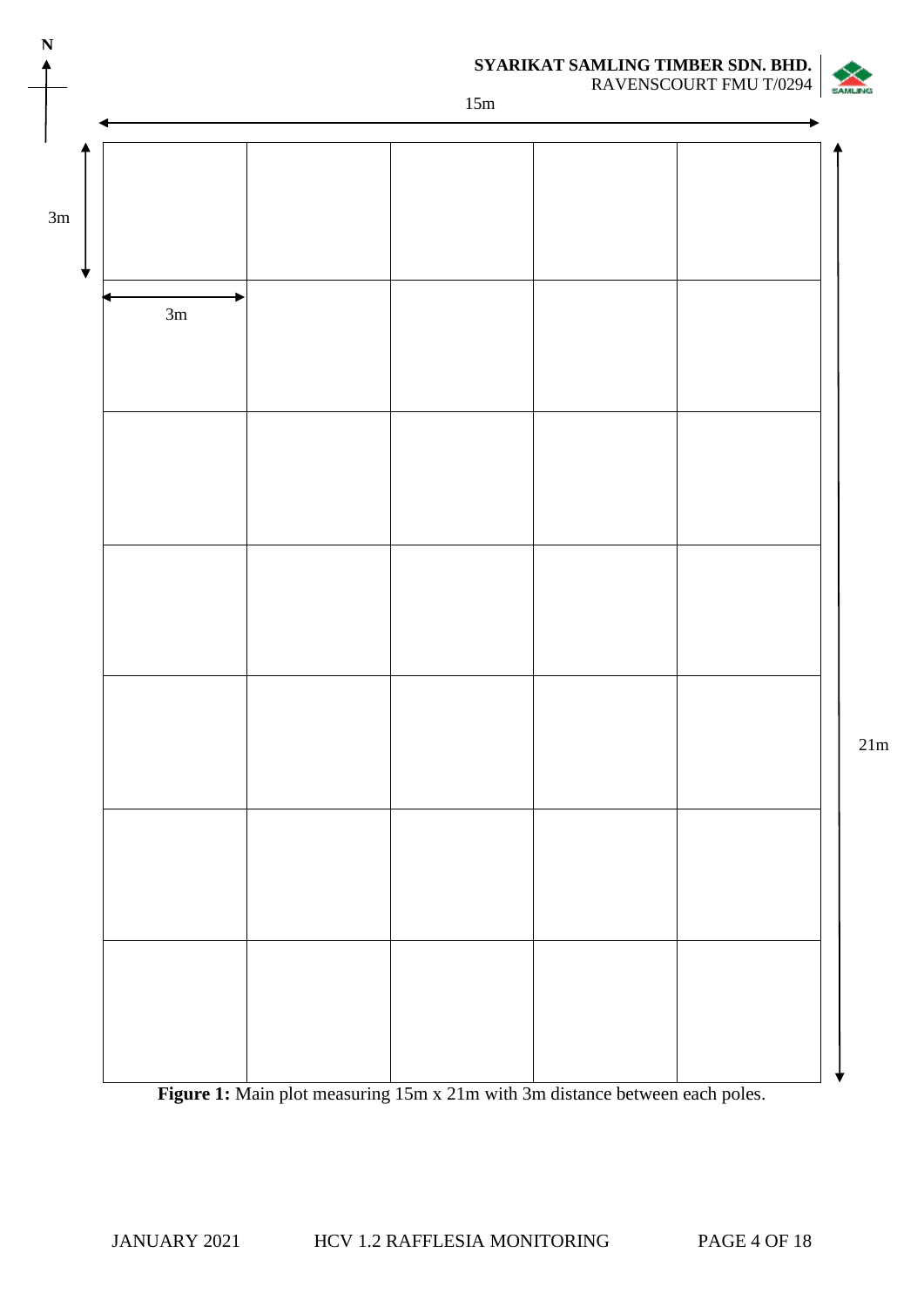**SYARIKAT SAMLING TIMBER SDN. BHD.** RAVENSCOURT FMU T/0294



## **4.0 RESULTS**



Lower slope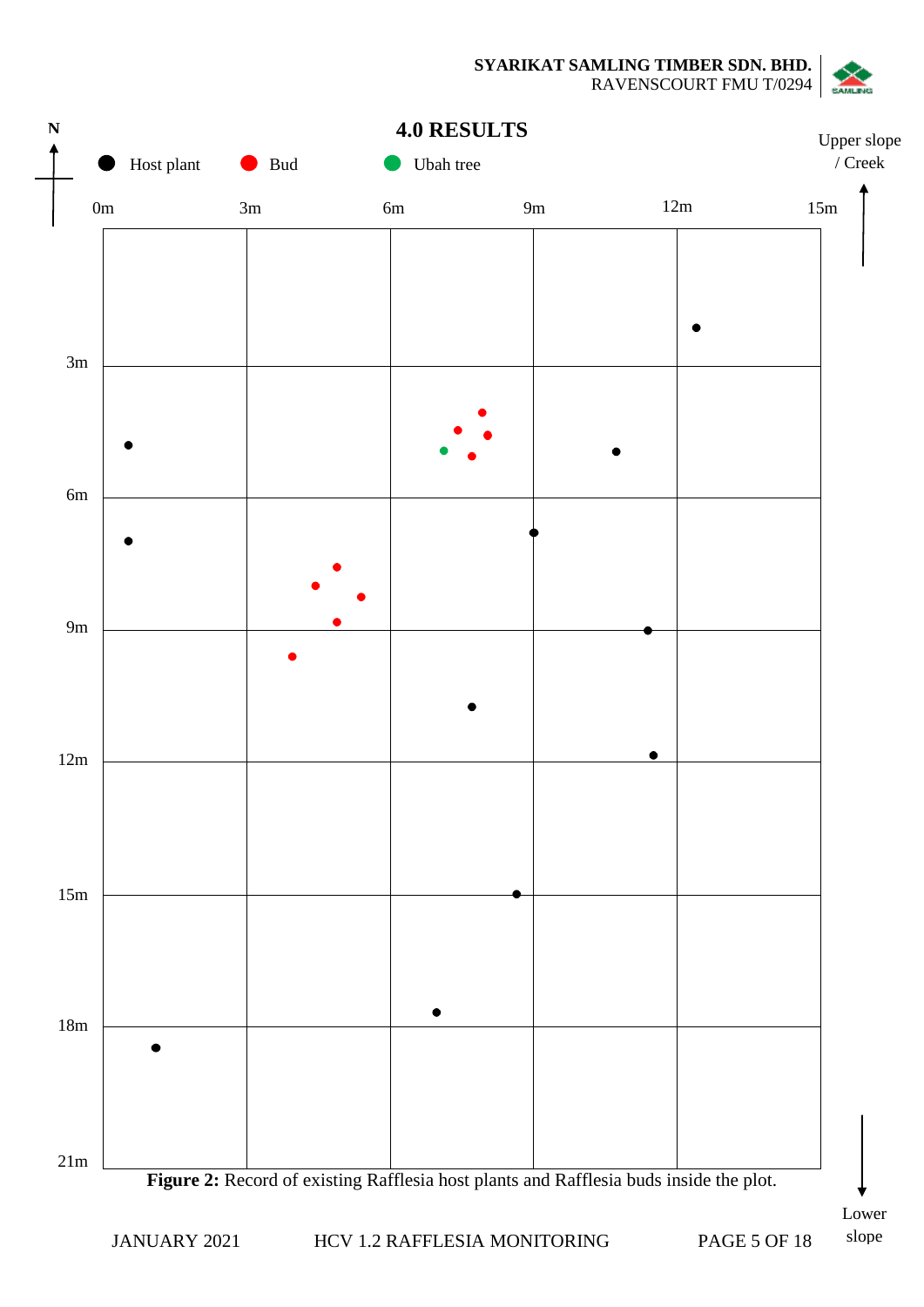

| NO. | <b>BUD</b> | <b>CIRCUMFERENCE (CM)</b> | <b>REMARKS</b>       |
|-----|------------|---------------------------|----------------------|
| 1.  | Bud 1      | 25.0                      |                      |
| 2.  | Bud 2      | 29.8                      |                      |
| 3.  | Bud 3      | 33.1                      |                      |
| 4.  | Bud 4      | 37.3                      |                      |
| 5.  | Bud 5      | 24.2                      | New bud              |
| 6.  | Bud 6      | 21.4                      | New bud              |
| 7.  | Bud 7      | 26.3                      | New bud              |
| 8.  | Bud 8      | 27.4                      | New bud              |
| 9.  | Bud 9      |                           | Under Ubah tree root |

**Table 1:** Measurements of Rafflesia buds' circumference.

| NO. | <b>LEAF</b> | <b>LENGTH (CM)</b> | <b>WIDTH (CM)</b> |
|-----|-------------|--------------------|-------------------|
| 1.  | Leaf 1      | 16.8               | 9.2               |
| 2.  | Leaf 2      | 15.6               | 7.0               |
| 3.  | Leaf 3      | 15.2               | 7.3               |
| 4.  | Leaf 4      | 13.4               | 6.3               |
| 5.  | Leaf 5      | 10.2               | 4.6               |
| 6.  | Leaf 6      | 11.0               | 4.8               |
| 7.  | Leaf 7      | 9.0                | 5.2               |
| 8.  | Leaf 8      | 6.5                | 3.8               |
| 9.  | Leaf 9      | 9.2                | 4.9               |
| 10. | Leaf 10     | 6.5                | 3.5               |

**Table 2:** Measurements of Rafflesia host plant's leaves.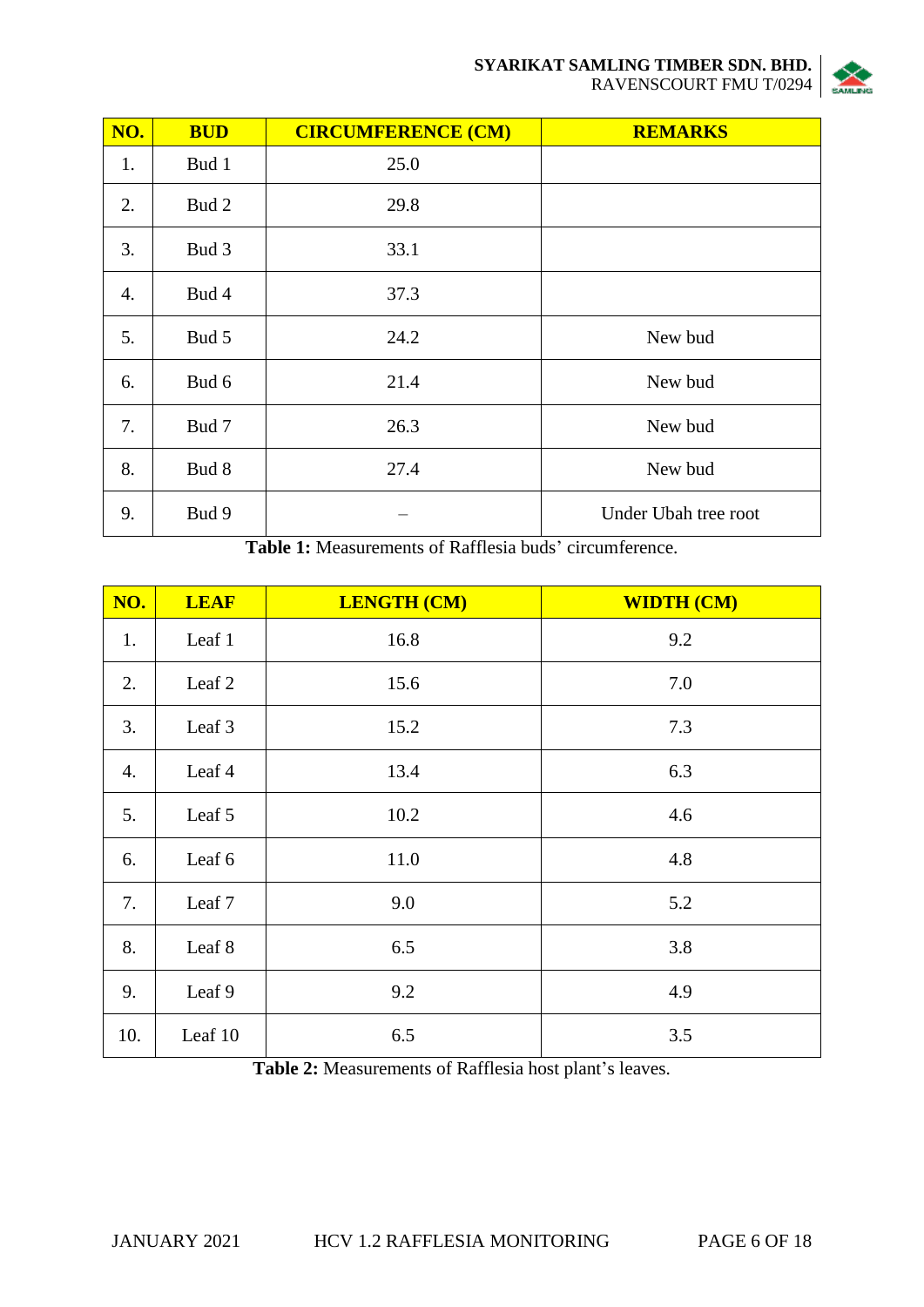

## **5.0 DISCUSSIONS**

The Rafflesia host plant (*Tetrastigma leucostaphylum*) was found in the range of the established plot– 15m x 21m. We have recorded eleven (11) spots of the host plant inside the plot. The host plants were found scattered throughout the plot **(Figure 2)**. Besides that, we have taken a few samples of the host plant's leaf and found that the average leaf size was in the range of 3.5–9.2cm length and 6.5–16.8cm width **(Table 2)**.

Meanwhile, we have recorded nine (9) existing Rafflesia buds inside the plot. The buds are in cluster and there are two (2) clusters that we have found **(Figure 2)**. Other than that, we have taken the measurement of the buds' circumference and found four (4) new buds during the monitoring **(Table 1)**.

There are no other host plant and bud found outside of the plot so far.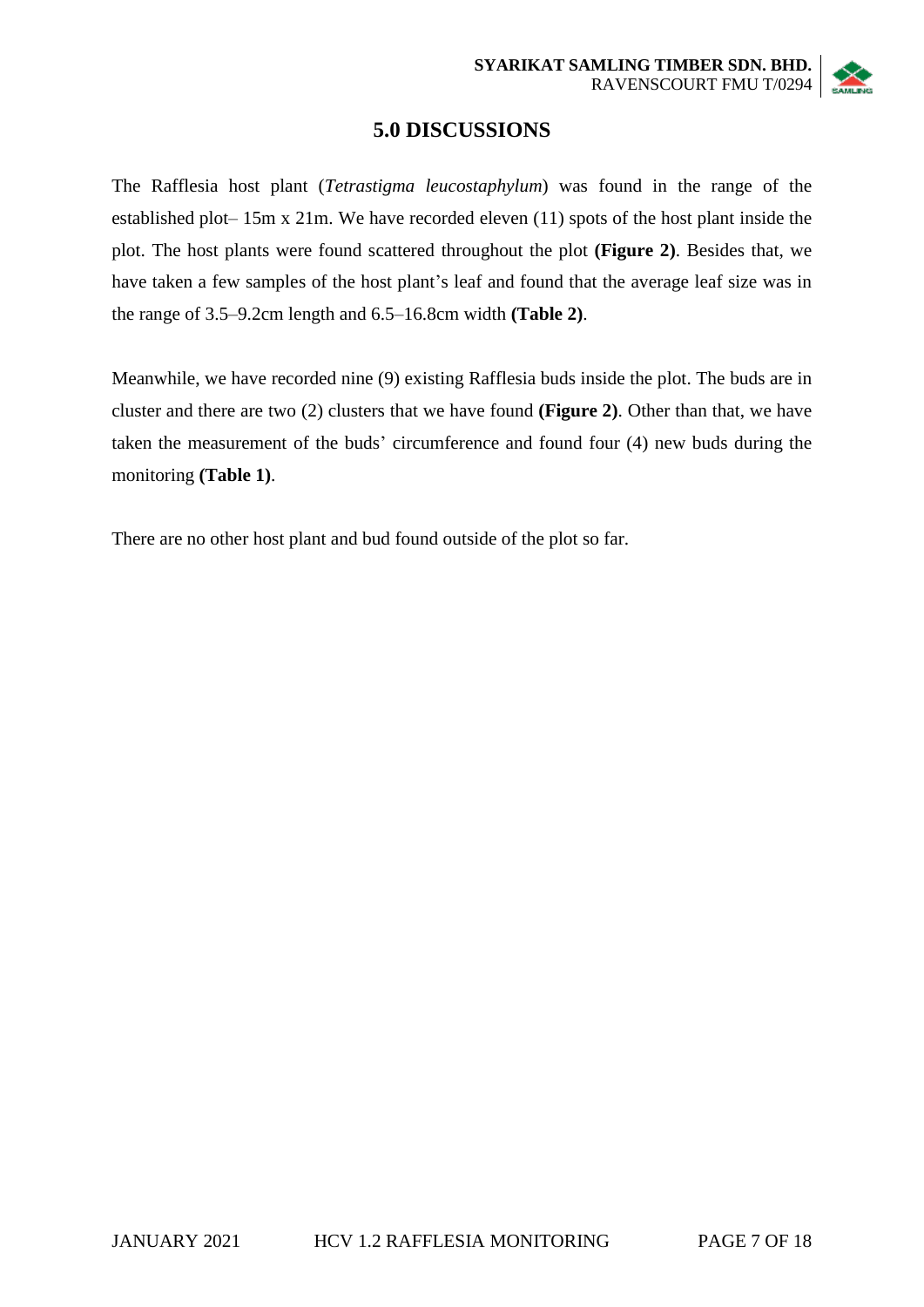# **6.0 CONCLUSION**

The range of the Rafflesia host plant was identified by establishing the plot, and the measurement of the Rafflesia buds were taken to monitor the progress of their growth.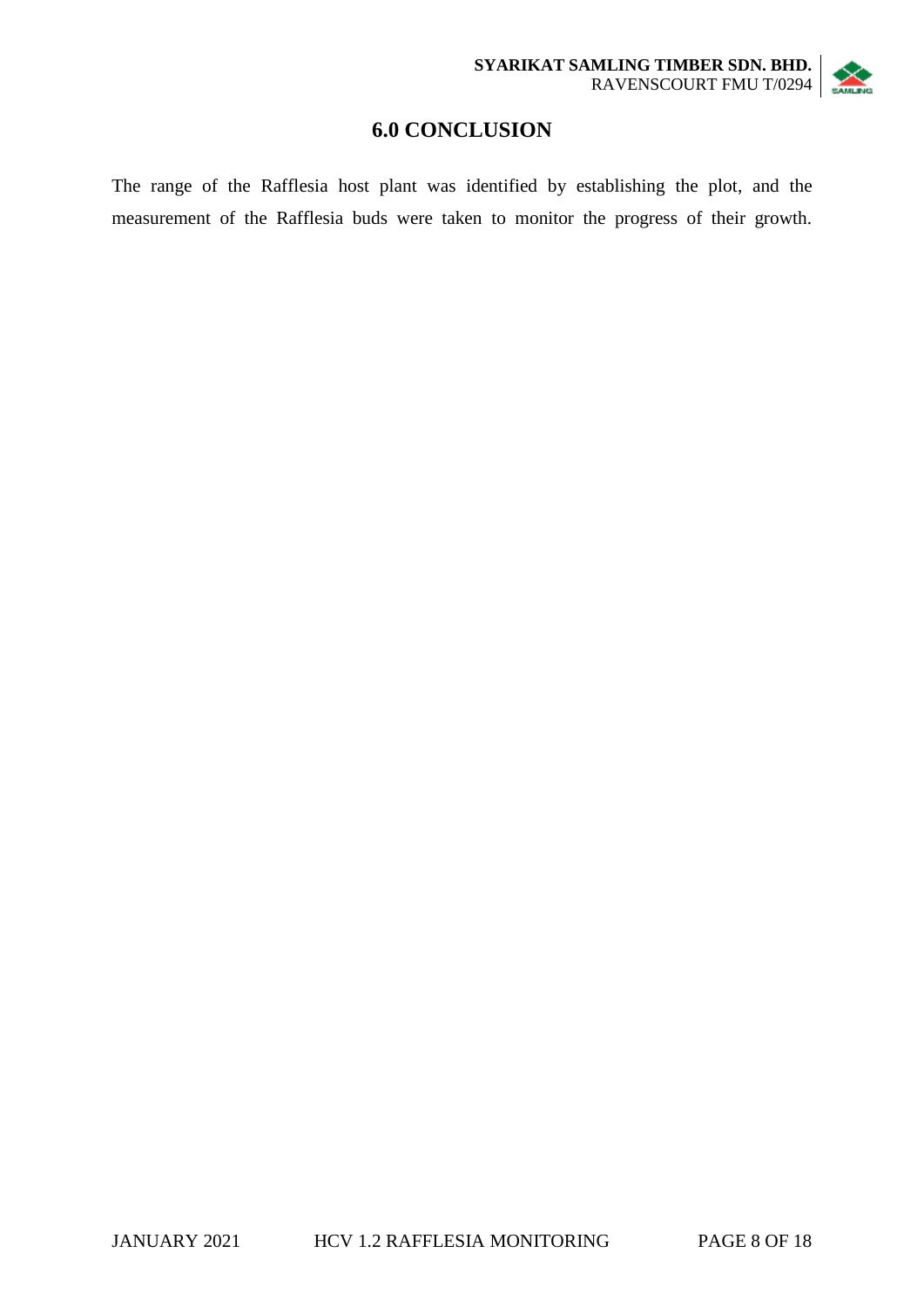

# **7.0 REFERENCES**

Nais, J. (2001). *Rafflesia of the World.* Sabah: Natural History Publications (Borneo) Sdn. Bhd.

Salleh, K.M. (2007). *Rafflesia Magnificent Flower of Sabah.* Kota Kinabalu: Natural History Publications ( Borneo) Sdn. Bhd.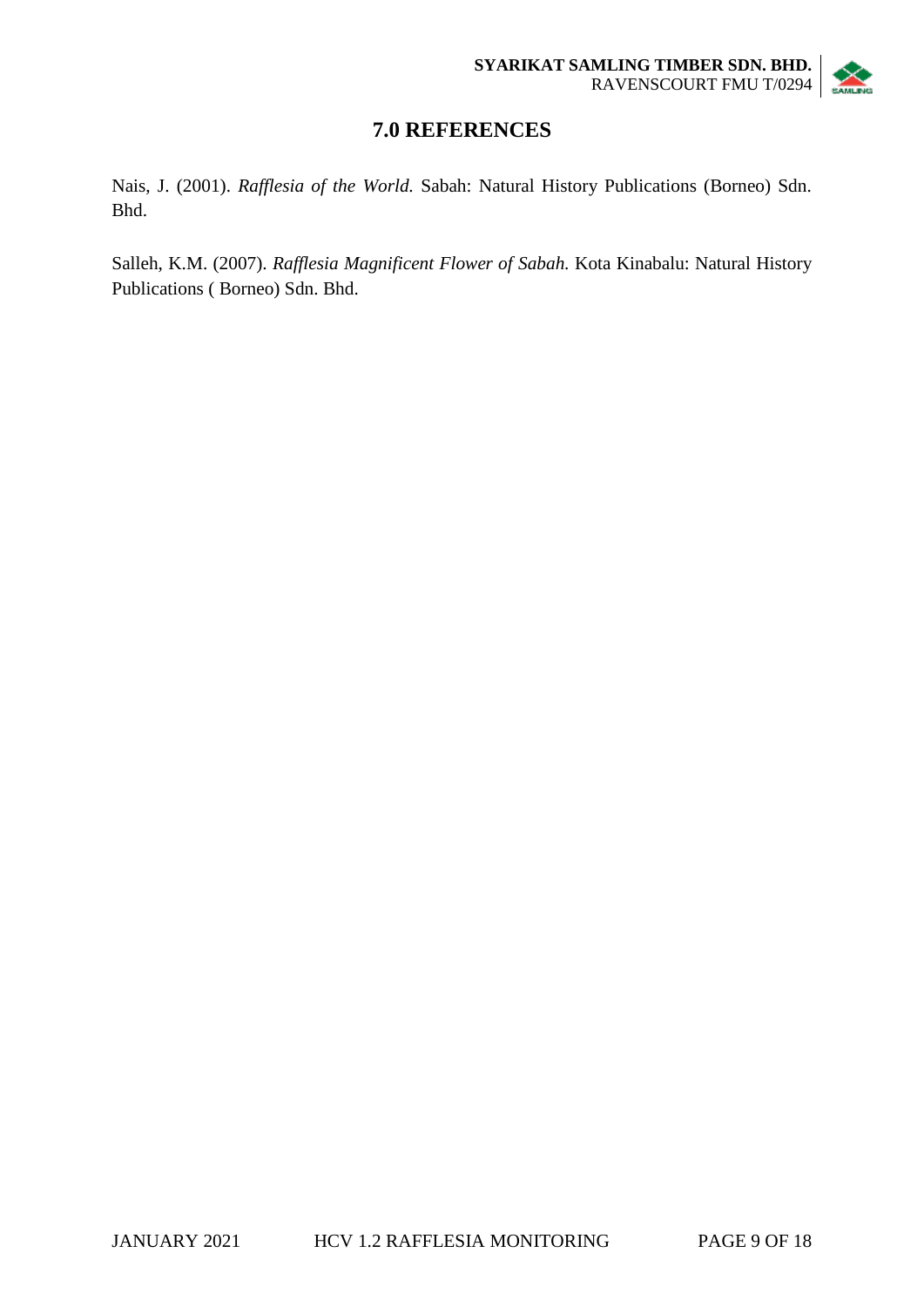

## **8.0 APPENDICES**



**Figure 3:** Bian was checking the direction of the compass and holding the linear tape to establish the plot.



Figure 4: Lorin was holding the linear tape to establish the plot.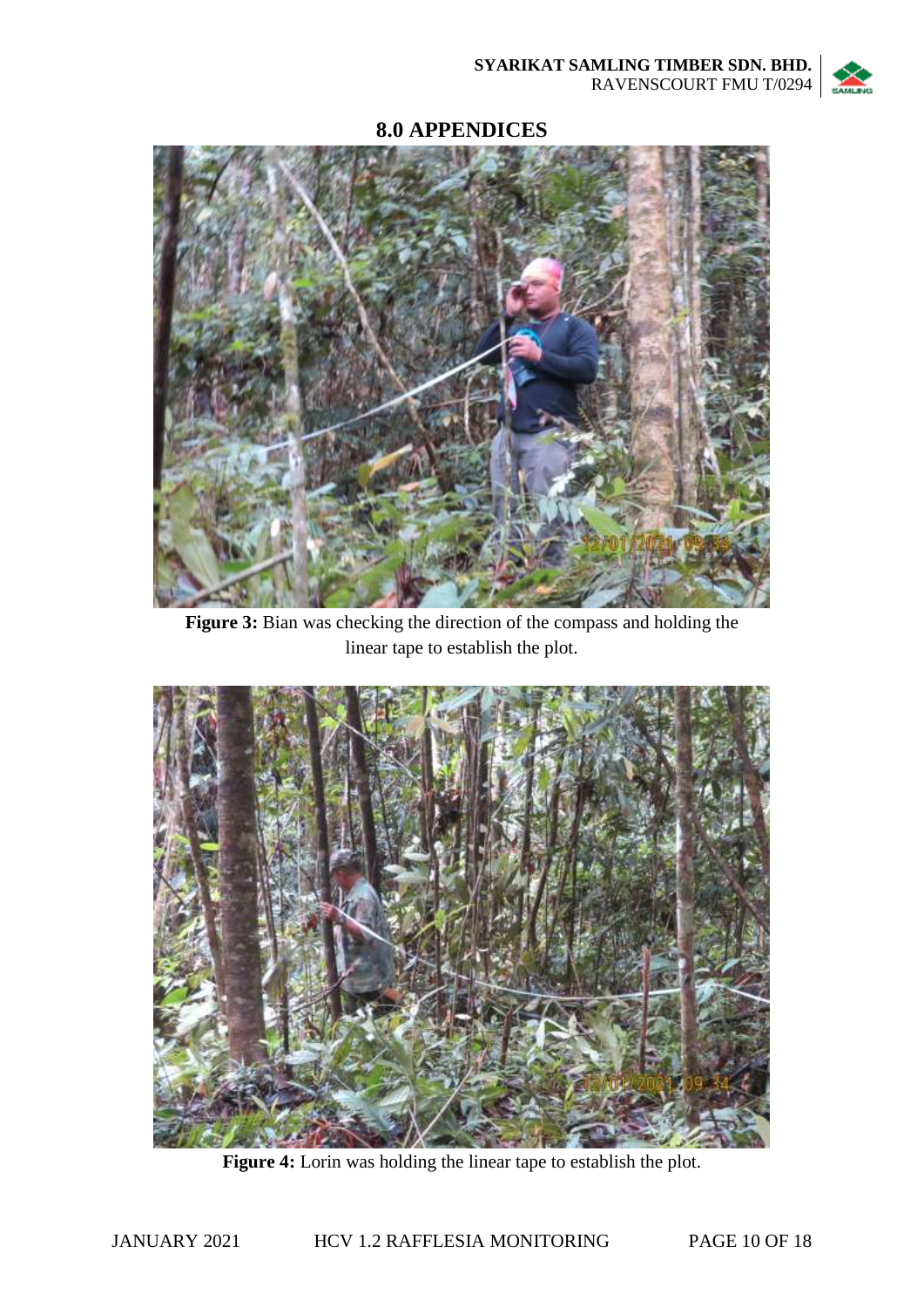



Figure 5: Tubu was pruning small trees to make poles for the plot.



**Figure 6:** Measuring the leaf of *Rafflesia pricei* host plant– *Tetrastigma leucostaphylum*.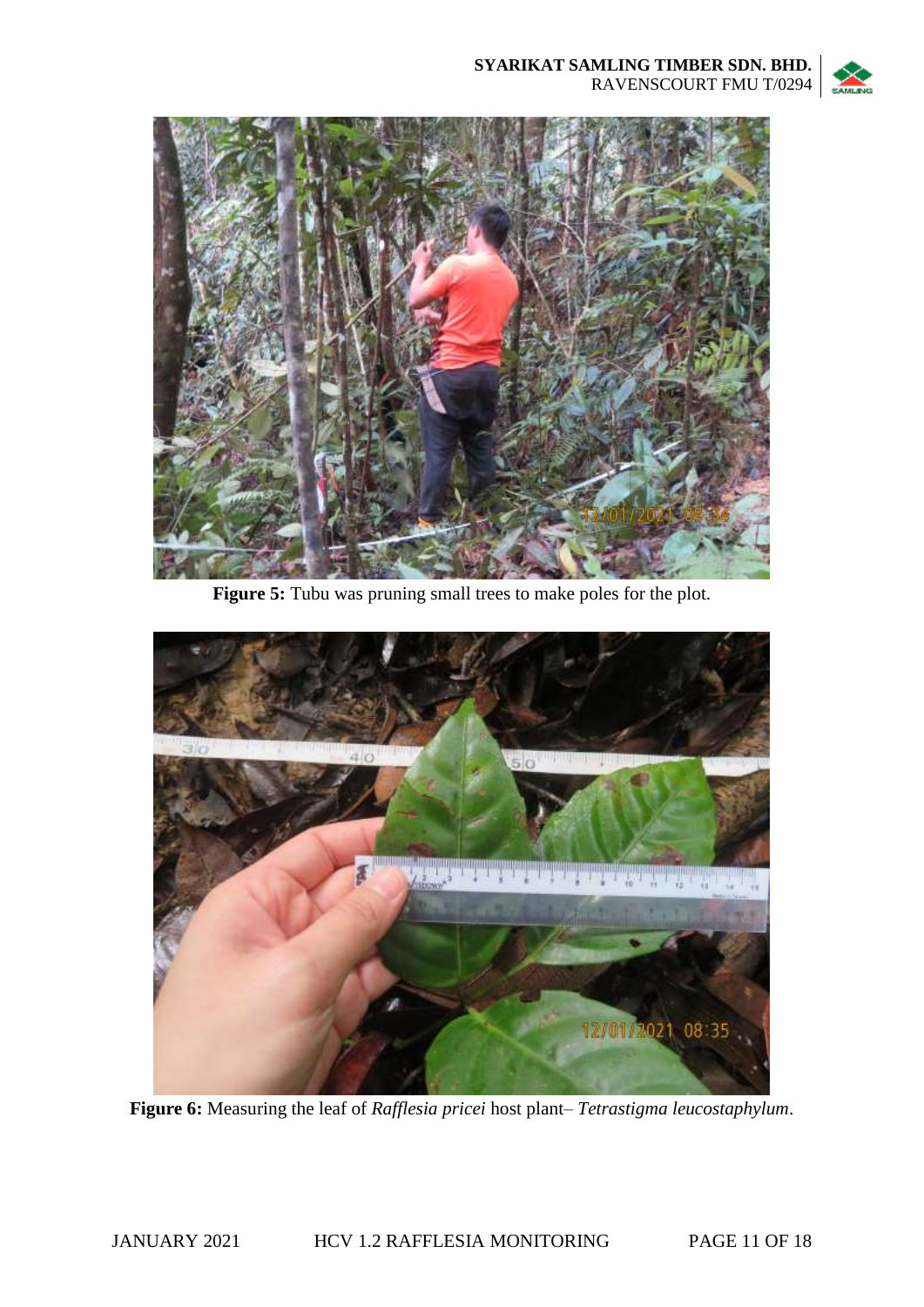



**Figure 7:** Upper part of *Tetrastigma leucostaphylum* leaf.



**Figure 8:** Lower part of *Tetrastigma leucostaphylum* leaf.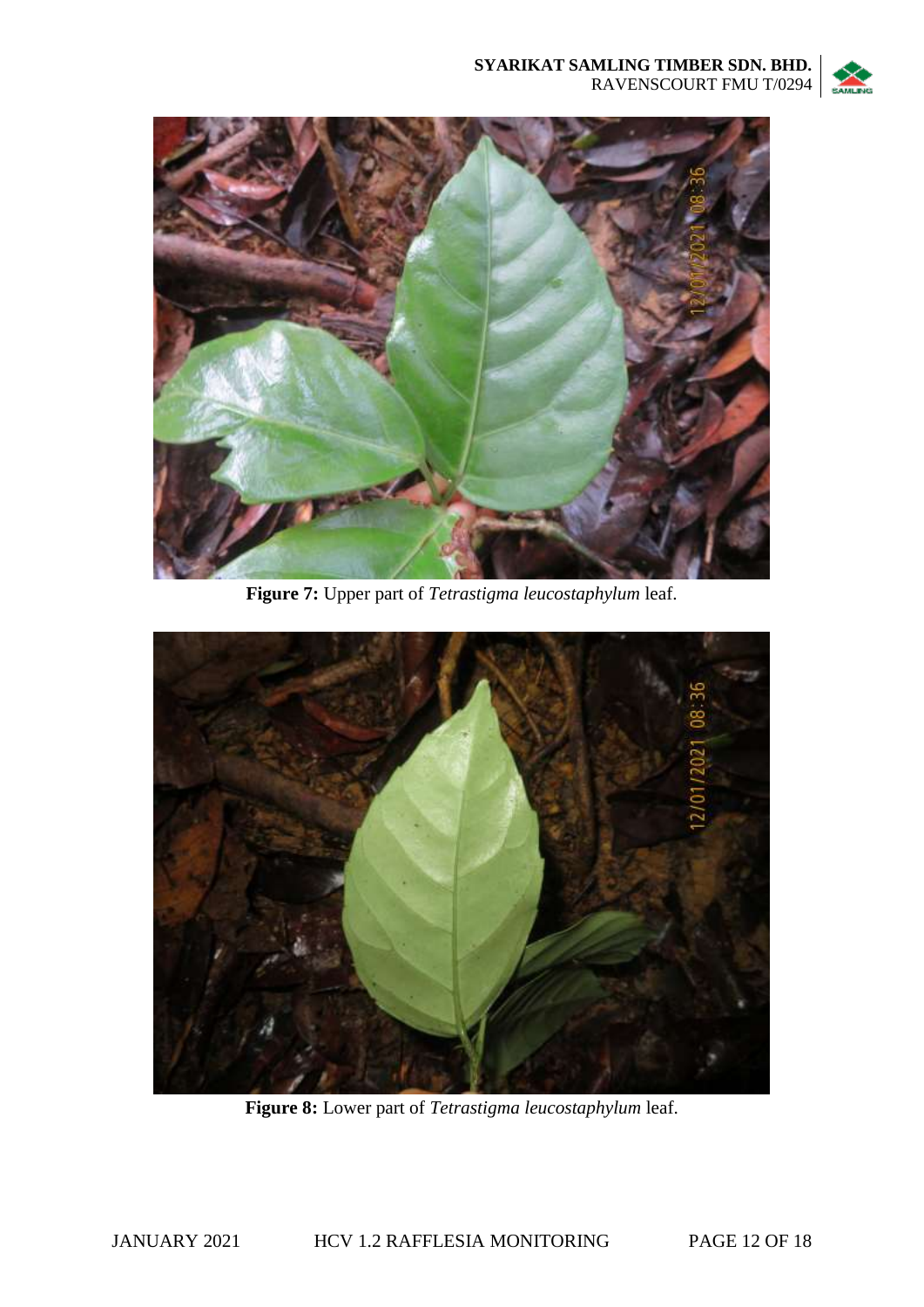



**Figure 9:** Full view of *Tetrastigma leucostaphylum*.



**Figure 10: Bud No. 1**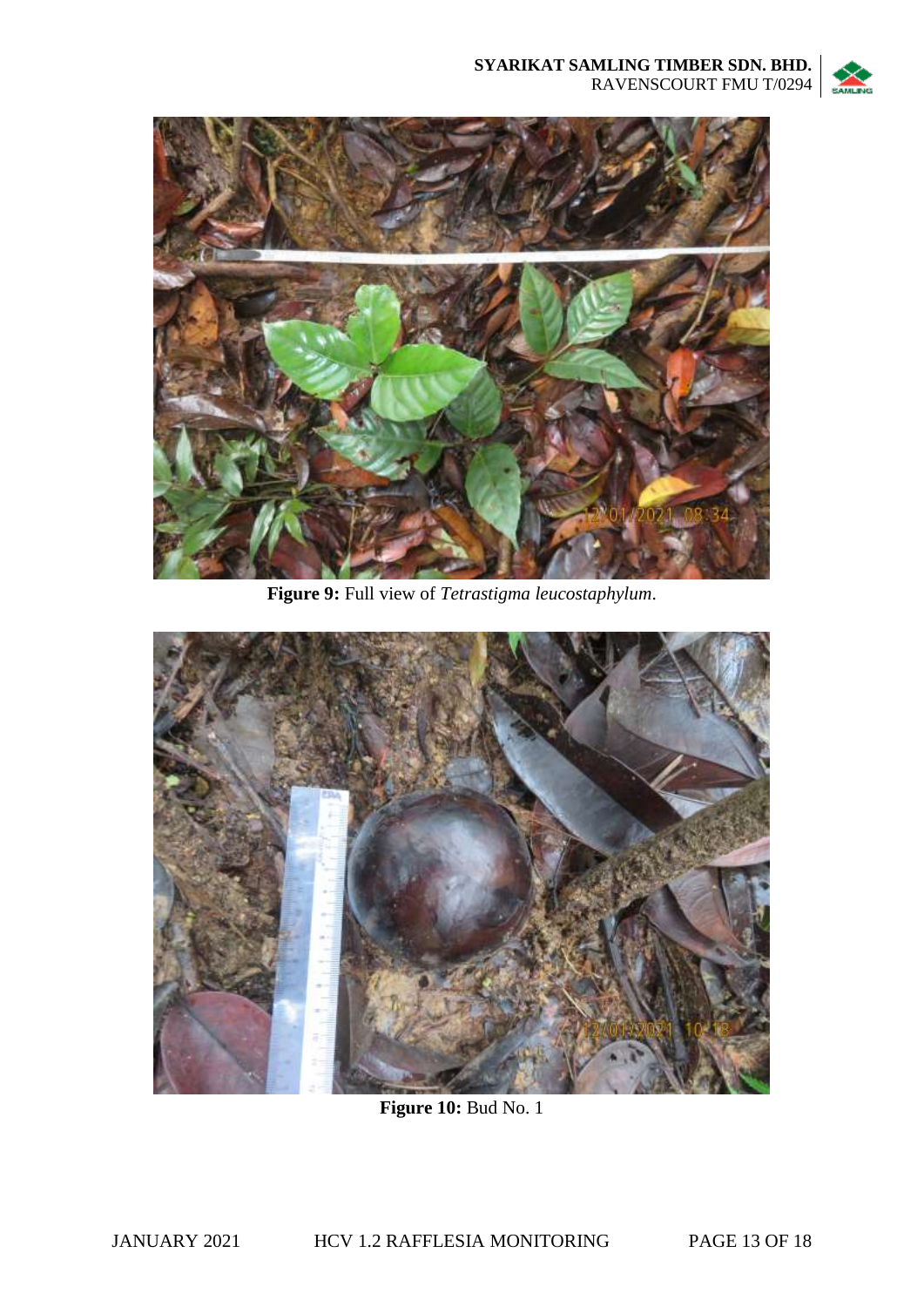



**Figure 11:** Bud No.2



**Figure 12:** Bud No.3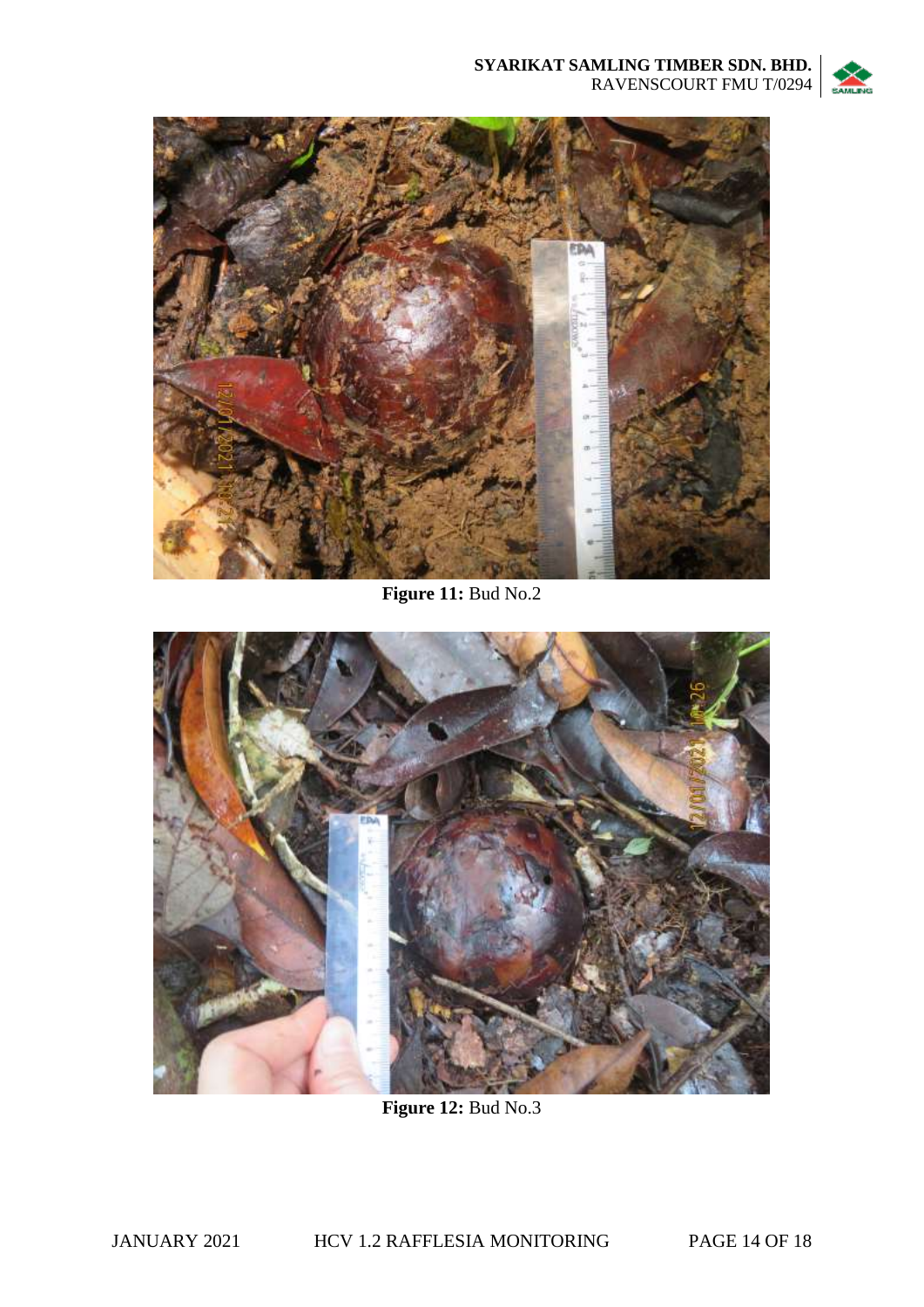



**Figure 13: Bud No. 4** 



**Figure 14: Bud No. 5**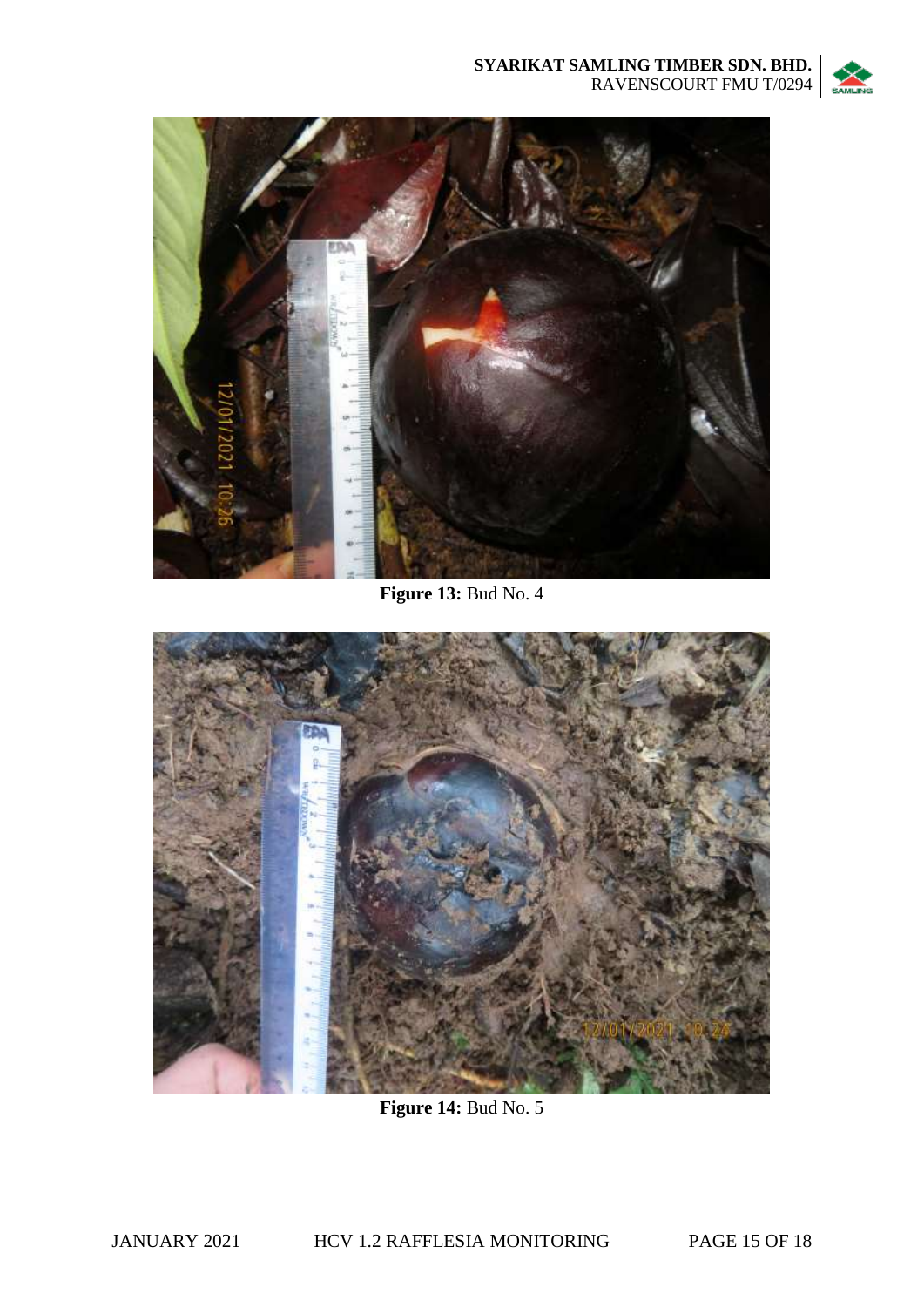



**Figure 15: Bud No. 6** 



**Figure 16:** Bud No.7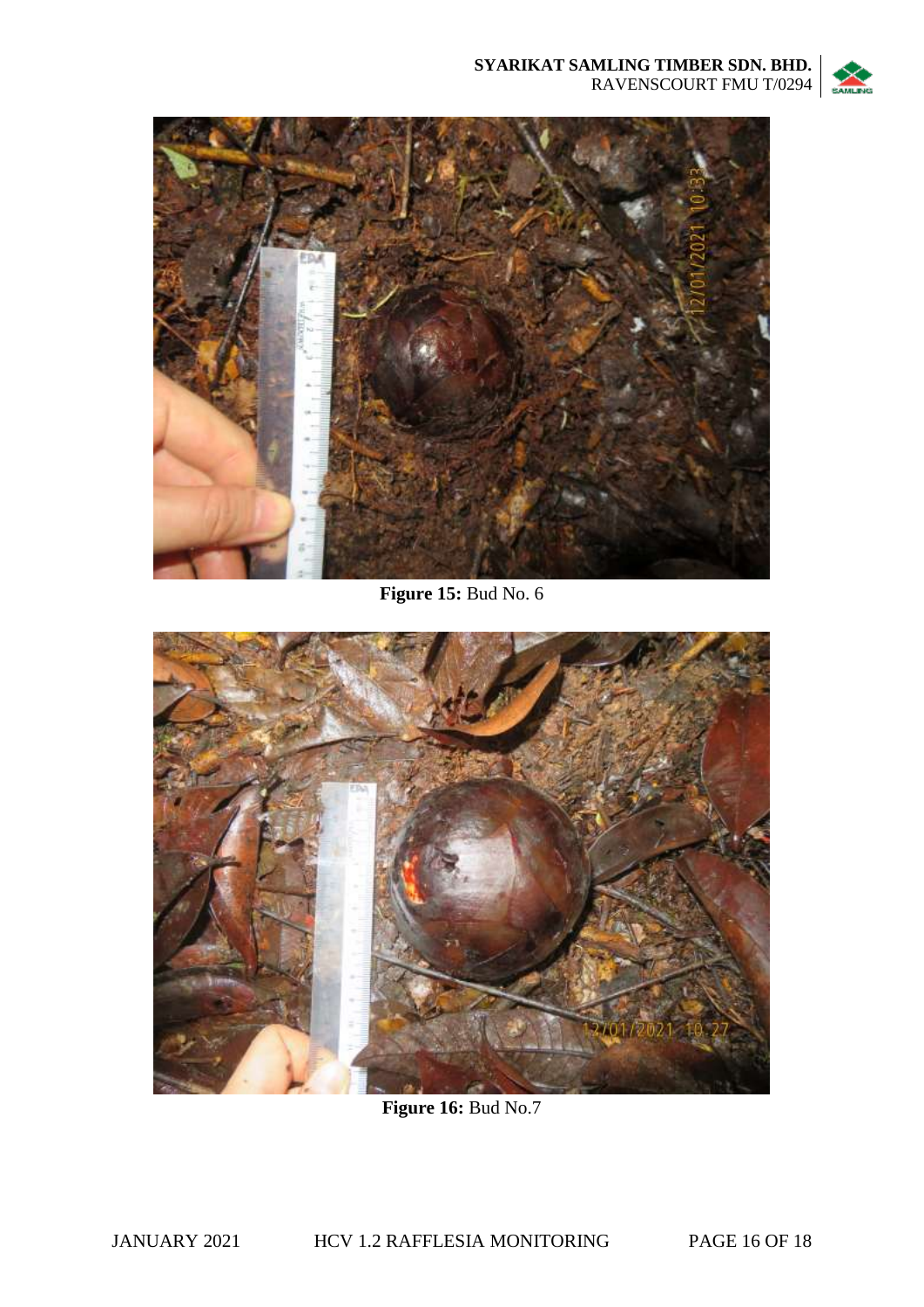



**Figure 17:** Bud No. 8



Figure 18: Buffer zone paint is still visible.